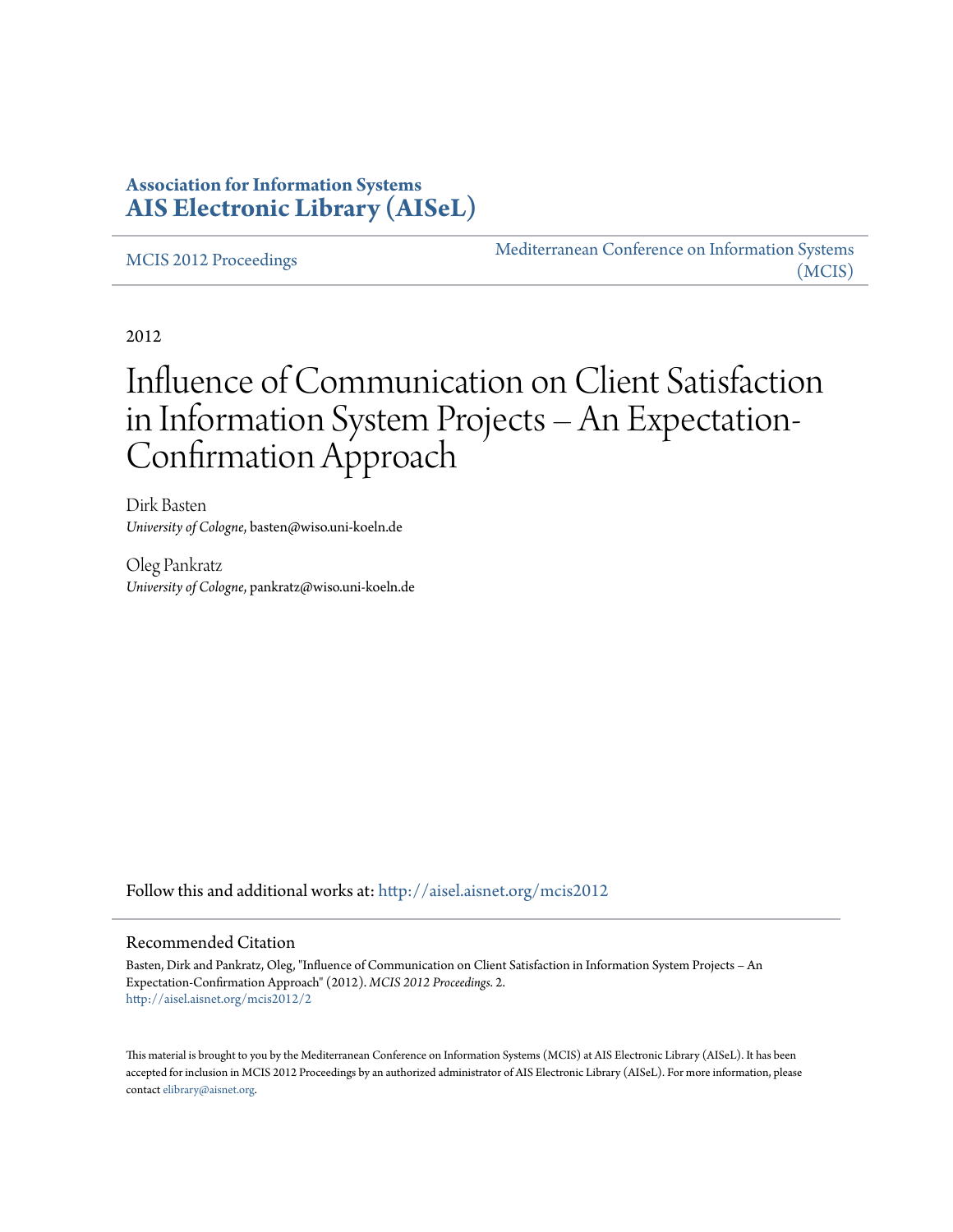# INFLUENCE OF COMMUNICATION ON CLIENT SATISFACTION IN INFORMATION SYSTEM PROJECTS – AN EXPECTATION-CONFIRMATION APPROACH

Basten, Dirk, University of Cologne, Pohligstrasse 1, 50969 Cologne, Germany, basten@wiso.uni-koeln.de

Pankratz, Oleg, University of Cologne, Pohligstrasse 1, 50969 Cologne, Germany, pankratz@wiso.uni-koeln.de

#### Abstract

*The problem of adequately measuring success of information system (IS) projects has not been sufficiently solved. Whereas the traditional approach of assessing IS project success in terms of adherence to budget, schedule and requirements is said to be insufficient, there is lack of agreement on a multidimensional approach using further or different criteria. As success is seen as matter of perspective, project stakeholders' subjective perceptions of project success are supposed to be important criteria. Thereby, especially the satisfaction of the client organisation is relevant as it is crucial for the contractor's reputation and assignments of follow-up projects. However, IS developing companies and success reports predominantly assess IS project success using only the objective adherence-to-planning criteria. We believe that client satisfaction in IS projects highly depends on the confirmation of client's expectations concerning project (process and product) performance. We thus apply the Expectation-Confirmation Theory (ECT) to the context of IS projects aiming to explain the satisfaction of the client organisation. As managing expectations may influence satisfaction, we extend the ECT by client-vendor communication. We assume that client-vendor communication manages expectations, that is, it moderates the relationship between expectation and confirmation. We present and argue for our hypothesized model and according measures for a quantitative analysis. As our study is one of few focussing on the client perspective, we propose an innovative approach to further improve the understanding of IS project success.*

*Keywords: information systems, project success, expectation-confirmation theory, client satisfaction, client-vendor communication, moderating effect.*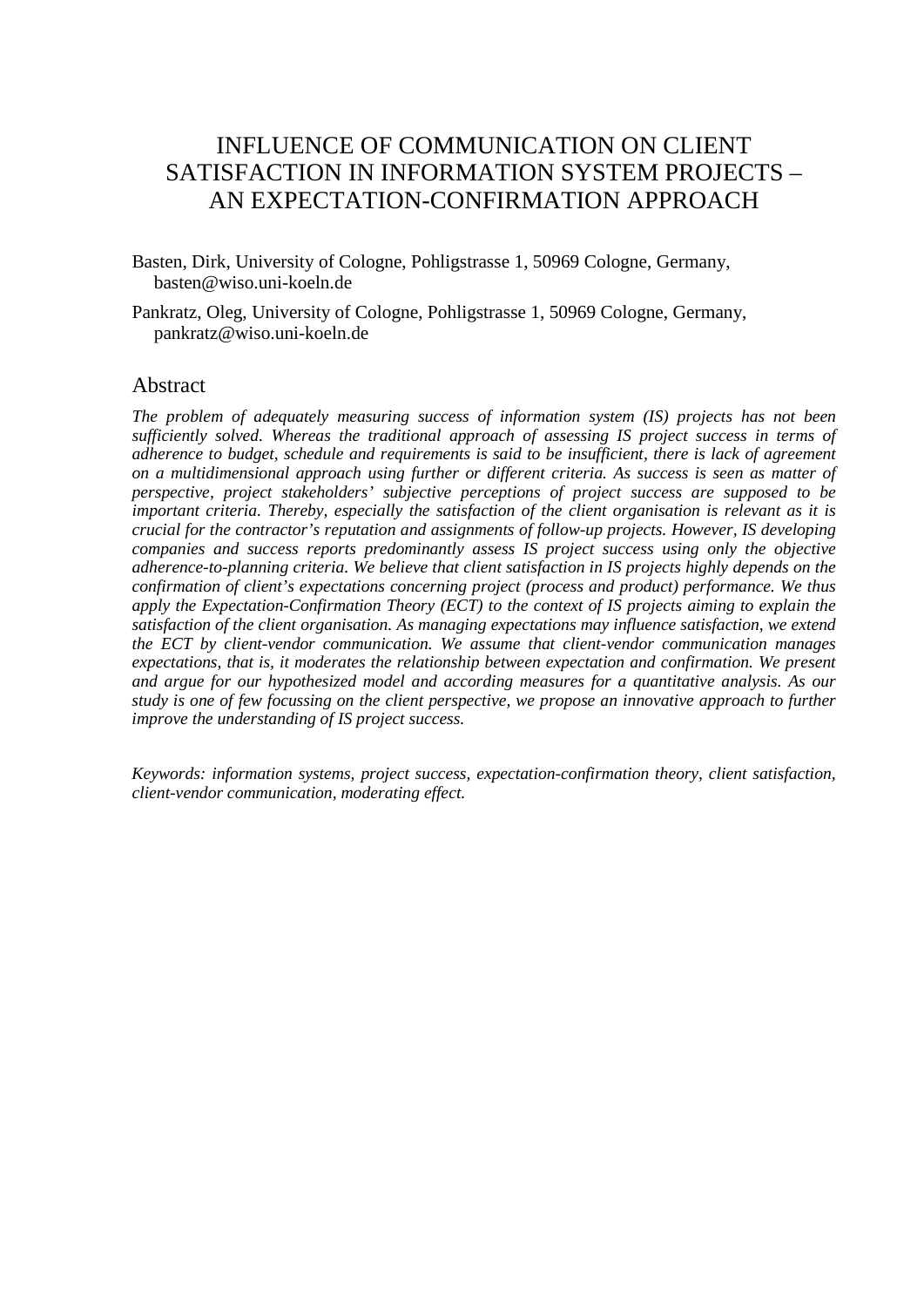# **1 INTRODUCTION**

Scholars often use information system (IS) project success in studies reporting on success rates (e.g. The Standish Group International, 2009) or as dependent variable in causal models (e.g. Sharma and Yetton, 2007). In both research and practice, a valid and reliable measurement of IS project success is essential to avoid misleading implications.

Although research concerning (IS) project success continues for decades (Cuellar, 2010; Procaccino et al., 2005; Wateridge, 1998; Baker et al., 1988), no common understanding of IS project success exists so far (cf. the diverging approaches in Barclay and Osei-Bryson, 2009; Agarwal and Rathod, 2006; Nelson, 2005; Yetton et al., 2000). Although traditionally used to measure the performance of an IS project, adherence to planning is opposed by projects considered successful despite not meeting plans and projects perceived as failures despite meeting the traditional criteria (Ika, 2009; Baker et al., 1988; Pinto and Slevin, 1988). Nelson (2005) denotes such projects as *successful failures* or *failed successes*, respectively.

Considering success to be a matter of perception is in accordance with Myers' (1995) hermeneutical view. Project success may be assessed in terms of adherence to planning or stakeholders' subjective perceptions (Nelson, 2005). To differentiate between these two types of success, we now denote the former as project performance and the latter as stakeholder satisfaction. As such, subjective perceptions of project success are supposed to be influenced by performance-unrelated factors. We assume this is the reason why subjective perceptions of project success (stakeholder satisfaction) often differ from its objective assessments in terms of adherence to planning (project performance). This finding may especially apply to IS projects. Such projects are usually contracted to a vendor by a client and differ from projects in other disciplines like construction in that the project's outcome – the developed IS – is not fully visible until project completion (Sommerville, 2011).

In this context, the Expectation-Confirmation Theory (ECT) is an adequate means for a theoretical explanation of satisfaction (cf. Bhattacherjee, 2001 and section 2.2). According to the ECT, satisfaction depends on confirmation (or disconfirmation in case of dissatisfaction) of expectations towards the outcome compared to the actual outcome as perceived subjectively. In IS projects, this corresponds to the client's satisfaction with the overall project, depending on the degree to which initial expectations are confirmed by final subjective perceptions.

Understanding and managing expectations is supposed to be an important management objective (Parasuraman et al., 1991; Mintzberg, 1971). As we assume (according to the ECT) client satisfaction to depend on the confirmation of expectations, the vendor should manage client expectations by keeping the client well informed about a project's state at any time during the project. We thus consider client-vendor communication to be a performance-unrelated factor influencing client satisfaction in IS projects. For instance, if the vendor communicates and justifies reasons for deviations from a project's plan in an open and comprehensible way, the client might be satisfied with the overall project despite budget and schedule overruns.

For an integrated perspective of the ECT and client-vendor communication in the context of IS projects, we consider communication research in general. As previous research reveals (Garnett et al., 2008; Pettit et al., 1997), communication is supposed to moderate the relation between a performance (in our case, performance expectations) and satisfaction related to that performance (in our case, the confirmation of expectation as satisfaction's foundation). For our context, we therefore extend the ECT by analysing the moderating effect of client-vendor communication on the relation between expectation and confirmation. Accordingly, we state our research questions (RQs) as follows:

*(RQ1): To which extent does the Expectation-Confirmation Theory explain client satisfaction in IS projects?*

*(RQ2): To which extent does client-vendor communication moderate the relation between client expectations and confirmation of these expectations in IS projects?*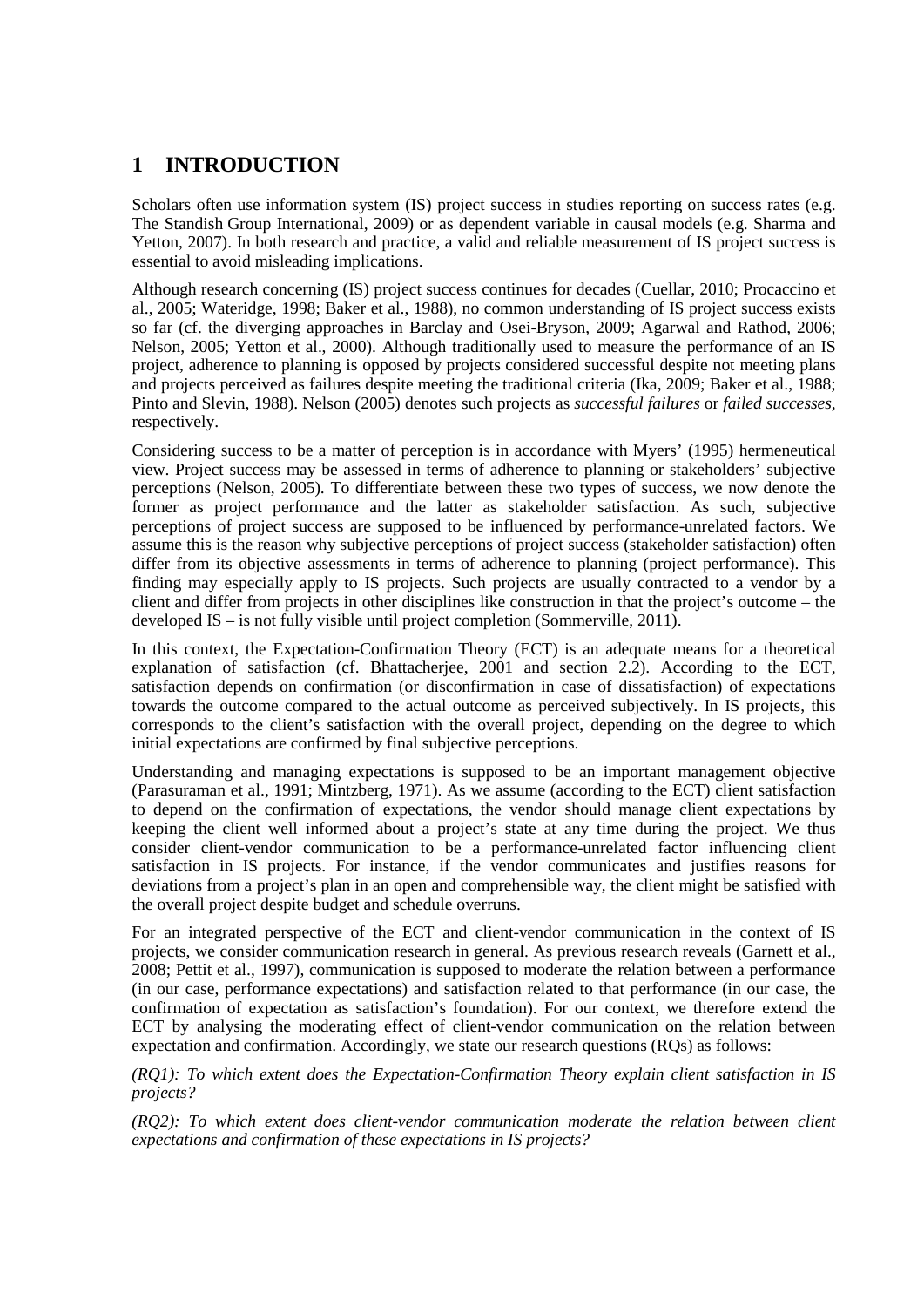To answer our research questions, we aim to distribute a questionnaire to gather data about IS projects from the client perspective. By taking the projects' temporal development into account, we compare initial performance expectations and final performance perceptions. We use structural equation modelling to test our hypothesized model based on the questionnaire data. With our study, we aim to shed light on the relation between project performance, client-vendor communication and stakeholder satisfaction. Thereby, new insights into designing the collaboration with the client may evolve for the contractor. The results may as well help researchers to better understand the surroundings of IS project success and its perception.

The remainder of this paper is organised as follows. In section 2, we describe previous findings concerning the success of IS projects, the ECT and the role of communication as moderator to manage expectations. We present our research design in section 3 and conclude with a short summary and by discussing our study's expected contributions in section 4.

# **2 THEORETICAL BACKGROUND**

## **2.1 Information System Project Success**

Scholars have controversially discussed the definition and measurement of IS project success for years. Varying approaches demonstrate that there is no consensus concerning the definition and understanding of IS project success (e.g. Cuellar, 2010; Barclay and Osei-Bryson, 2009; Agarwal and Rathod, 2006; Yetton et al., 2000; Wateridge, 1998). Researchers explicitly emphasize the difficulty of agreeing on a success definition as projects on the one hand often satisfy one criterion but fail to meet others and on the other hand are often initiated without a clearly defined set of success criteria in the first place (Thomas and Fernández, 2008; Remenyi and Sherwood-Smith, 1999).

The traditional approach for measuring IS project success is to use adherence to schedule, adherence to budget and conformance with requirements and/or quality (Ika, 2009; Judgev and Müller, 2005; Pinto, 2004; Wateridge, 1998; Pinto and Slevin, 1988). Nevertheless, many scholars judge this adherence-to-planning approach as inappropriate (Agarwal and Rathod, 2006; Baker et al., 1988) or at least insufficient (Judgev and Müller, 2005; Pinto, 2004; Shenhar et al., 2001; Dvir et al., 1998; Shenhar et al., 1997). Accordingly, this measurement approach leads to an inadequate evaluation of (IS) project success (Shenhar et al., 2001; Dvir et al., 1998). However, considering IS project success reports (e.g. The Standish Group International, 2009) and organisational approaches (Joosten et al., 2011), adherence to planning is in many cases the sole or main criterion used. Reasons for using these simplified measurement methods and rules of thumb are assumed to be the lack of a clear definition of project success and the easy measurability of adherence to planning (Pinto and Slevin, 1988).

In literature, much anecdotal empirical evidence exists for projects failing to meet the traditional criteria and nevertheless being considered successful, or, satisfying the traditional criteria but being perceived as failures (Ika, 2009; Baker et al., 1988; Pinto and Slevin, 1988). Nelson (2005) denotes such projects as *successful failures* or *failed successes*, respectively. In this context, many researchers emphasize that (IS) project success is a matter of perspective (e.g. Judgev and Müller, 2005; Shenhar et al., 1997). Nelson (2005) equals success to stakeholder satisfaction. As client satisfaction is crucial for contractor's reputation and decisions about follow-up projects, we believe the client's satisfaction to be the uppermost criterion. It can only be met if the client perceives the course of a project to be frictionless, that is, without unsolved problems. We therefore distinguish between project performance measured in terms of adherence to planning, and satisfaction of the client organisation measured in terms of client's subjective performance perceptions.

## **2.2 Expectation-Confirmation Theory**

The ECT has been widely applied in marketing research to study amongst others consumer satisfaction and post-purchase behaviour (Hossain and Quaddus, 2011; Bhattacherjee, 2001). The ECT has also been used in a variety of studies in IS research over the past decade (Hossain and Quaddus, 2011), based on the initial model of expectation confirmation by Bhattacherjee (2001). Since then, this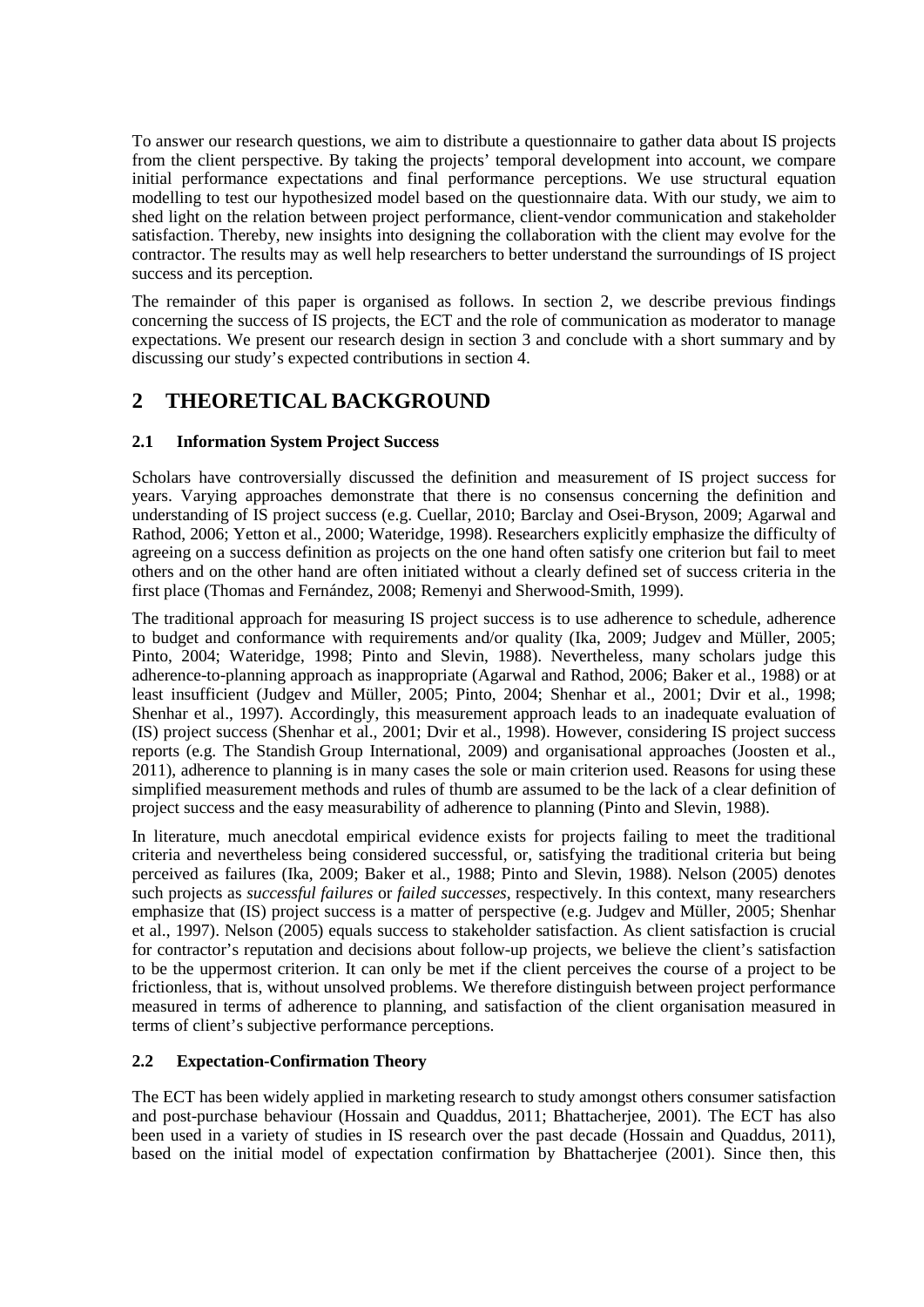theoretical model has been primarily used to explain IS users' satisfaction and continuance intentions. Moreover, there are examples of ECT's application to managing user expectations (Petter, 2008) and analysing personnel skill discrepancies (Tesch et al., 2003) in IS projects. We believe that the ECT can also be applied to explain other IS project issues. In the context of IS projects, client satisfaction is supposed to be an important success criterion (Wateridge, 1998) due to its relevancy for decisions about follow-up contracts and the vendor's reputation. We thus use the ECT to analyse the extent to which the confirmation of a client's initial performance expectations by perceived performance explains the client's satisfaction (cf. the solid parts of Figure 1). Thereby, the client's initial performance expectations depend on the project's level of uncertainty and anticipated problems. For instance, the client might expect budget or schedule overruns in high-risk or particularly complex projects. After project completion, the client's ultimate perception of the actual project performance confirms (that is the perceived performance meets or exceeds the expected one) or disconfirms (that is the perceived performance is lower compared to the expected one) the initial expectations. Accordingly, high expectations are supposed to be associated with disconfirmation and vice versa (cf. for the negative influence in Figure 1 and e.g. Bhattacherjee, 2001).

#### **2.3 Client-Vendor Communication as Moderator**

Communication is an important means to understand and manage expectation (Parasuraman et al., 1991; Mintzberg, 1971). In the organisational context, the role of communication has been topic of analysis concerning the relationship between job performance and satisfaction (Pettit et al., 1997). In the context of IS projects (contracted by the client to a vendor), the vendor should manage client expectation by keeping the client well informed about a project's state at any time during the project. In general, intensive and explicit communication is supposed to contribute to better information exchange between two parties and fewer misunderstandings (Walton and McKersie, 1965). For instance, if the vendor communicates and justifies reasons for deviations from a project's plan in an open and comprehensible way, the client might be satisfied with the overall project despite budget and schedule overruns. Based on these considerations, we extend the ECT in the context of IS projects by using client-vendor communication as moderator of the relation between performance expectations and confirmation of these expectations (cf. the dashed part in Figure 1).



*Figure 1. Structural Model of the Expectation-Confirmation Theory and the Moderating Effect of Client-Vendor Communication in IS Projects.*

# **3 STUDY DESIGN**

## **3.1 Data Collection and Analysis**

We aim to collect data via questionnaire from the client's perspective about contracted IS development projects, more specifically projects in which business information systems are developed. Thereby, we exclusively refer to client representatives who are in charge of the contracted IS project. Thus, we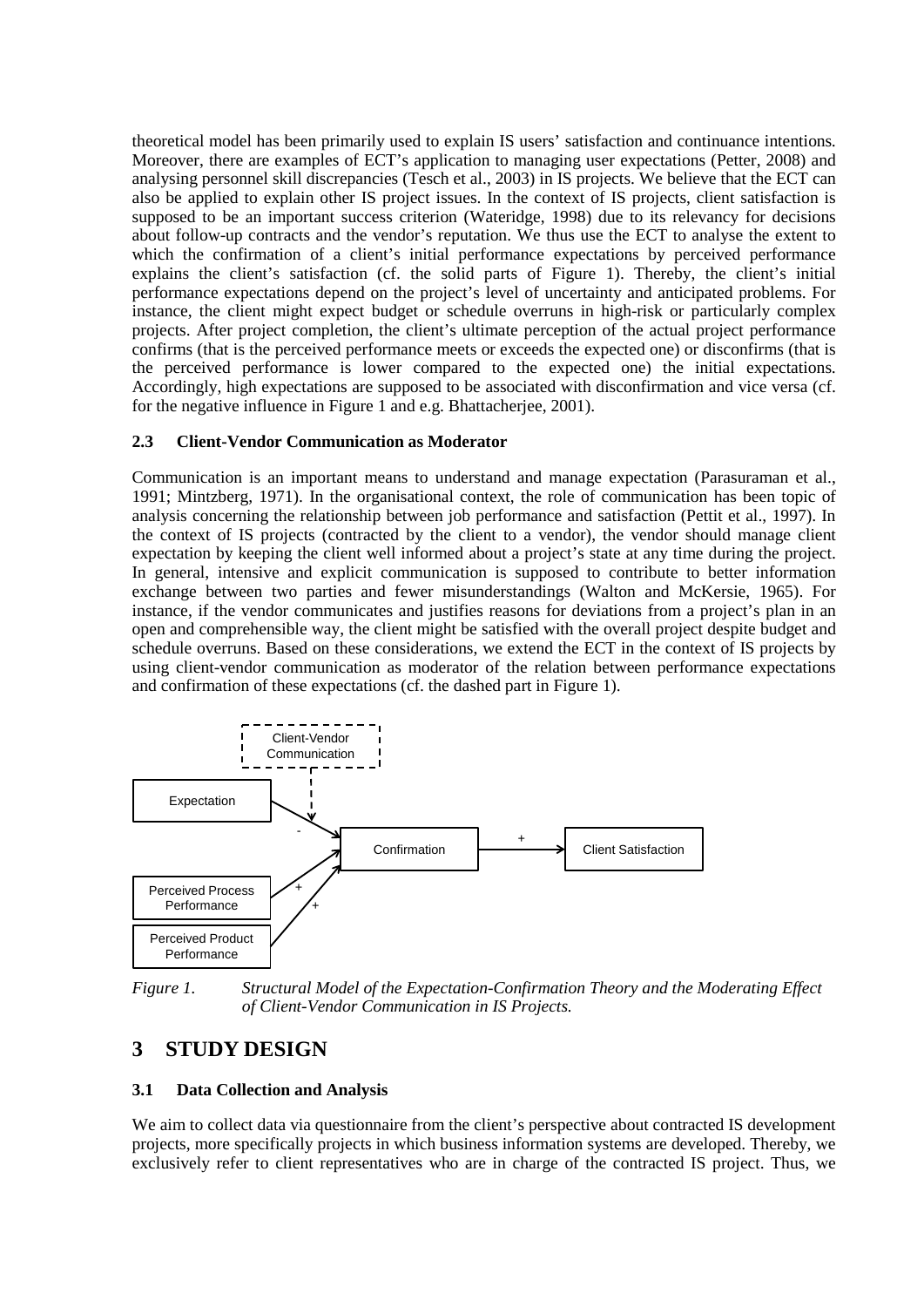ensure that (1) the collected data represents first-hand data about the client satisfaction and (2) the respondents are well informed about the project's planning indices. We intend to contact randomly selected companies to avoid a pre-selection bias, and to collect data about selected project characteristics to be able to distinguish between different project types (e.g. fixed-price vs. time-andmaterial contracts). We do not exclude any industries to achieve a high response rate.

For data analysis and testing of our hypothesized model, we will apply covariance-based structural equation modelling. In case of theoretically substantiated models like ours, the covariance approach is especially adequate (Bentler and Bonnet, 1980).

#### **3.2 Measures**

To design a questionnaire for our hypothesized model (cf. Figure 1), we rely on well-proven measures. Table 1 provides an overview of the selected items and their origin. All items will be measured on 7 point Likert scales.

| Construct                               | Item                                                           | Measurement Item                                                              | References                                        |
|-----------------------------------------|----------------------------------------------------------------|-------------------------------------------------------------------------------|---------------------------------------------------|
| Expectation                             | E1                                                             | I expected the IS project to be successfully conducted.                       | Newly developed<br>based on Brown et<br>al., 2008 |
|                                         | E2                                                             | I expected the IS project to be completed without<br>problems.                |                                                   |
|                                         | E <sub>3</sub>                                                 | I expected the IS project's uncertainty to impact project<br>performance.     |                                                   |
| <b>Perceived Process</b><br>Performance | PC1                                                            | The system was completed within budget.                                       | Wallace et al., 2004                              |
|                                         | PC <sub>2</sub>                                                | The system was completed within schedule.                                     |                                                   |
| Perceived Product<br>Performance        | PD1                                                            | The users perceive that the system meets intended<br>functional requirements. | Wallace et al., 2004                              |
|                                         | PD <sub>2</sub>                                                | The overall quality of the developed application is high.                     |                                                   |
|                                         | PD <sub>3</sub>                                                | The application developed is reliable.                                        |                                                   |
|                                         | P <sub>D</sub> <sub>4</sub>                                    | The system meets user expectations with respect to                            |                                                   |
|                                         |                                                                | response time.                                                                |                                                   |
|                                         | PD <sub>5</sub>                                                | The application is easy to maintain.                                          |                                                   |
| Confirmation                            | C1                                                             | My experience with the IS project was better than what I<br>expected.         | Bhattacherjee, 2001                               |
|                                         | C <sub>2</sub>                                                 | The benefit provided by the IS project was better than<br>what I expected.    |                                                   |
|                                         | C <sub>3</sub>                                                 | Overall, my expectations concerning the IS project were<br>confirmed.         |                                                   |
|                                         | During the IS project, the manner and methods of communication |                                                                               |                                                   |
| Client-Vendor<br>Communication          |                                                                | between us and our vendor were                                                | Lee and Kim, 1999                                 |
|                                         | CV <sub>1</sub>                                                | Timely. Untimely                                                              |                                                   |
|                                         | CV2                                                            | Accurate. Inaccurate                                                          |                                                   |
|                                         | CV3                                                            | Complete. Incomplete                                                          |                                                   |
|                                         | $\overline{\text{CV4}}$                                        | Credible. Incredible                                                          |                                                   |
| <b>Client Satisfaction</b>              |                                                                | Regarding my overall experience with the IS project, I feel                   | Bhattacherjee, 2001                               |
|                                         | S <sub>1</sub>                                                 | Very dissatisfied Very satisfied                                              |                                                   |
|                                         | S <sub>2</sub>                                                 | Very displeased Very pleased                                                  |                                                   |
|                                         | S <sub>3</sub>                                                 | Very frustrated Very contented                                                |                                                   |
|                                         | S4                                                             | Absolutely terrible Absolutely delighted                                      |                                                   |

#### *Table 1. Constructs and corresponding items.*

Based on the review by Hossain and Quaddus (2011), we analysed previous ECT studies to identify items for expectation, confirmation and satisfaction. As we did not identify measures for expectation in the context of project performance, we transferred items from Brown et al. (2008) to our context. To measure perceived performance, we chose items typically used for IS project (process and product) performance (Wallace et al., 2004). For client-vendor communication, we adopted items that have been previously developed in a study measuring the communication quality between partners in outsourcing projects (Lee and Kim, 1999).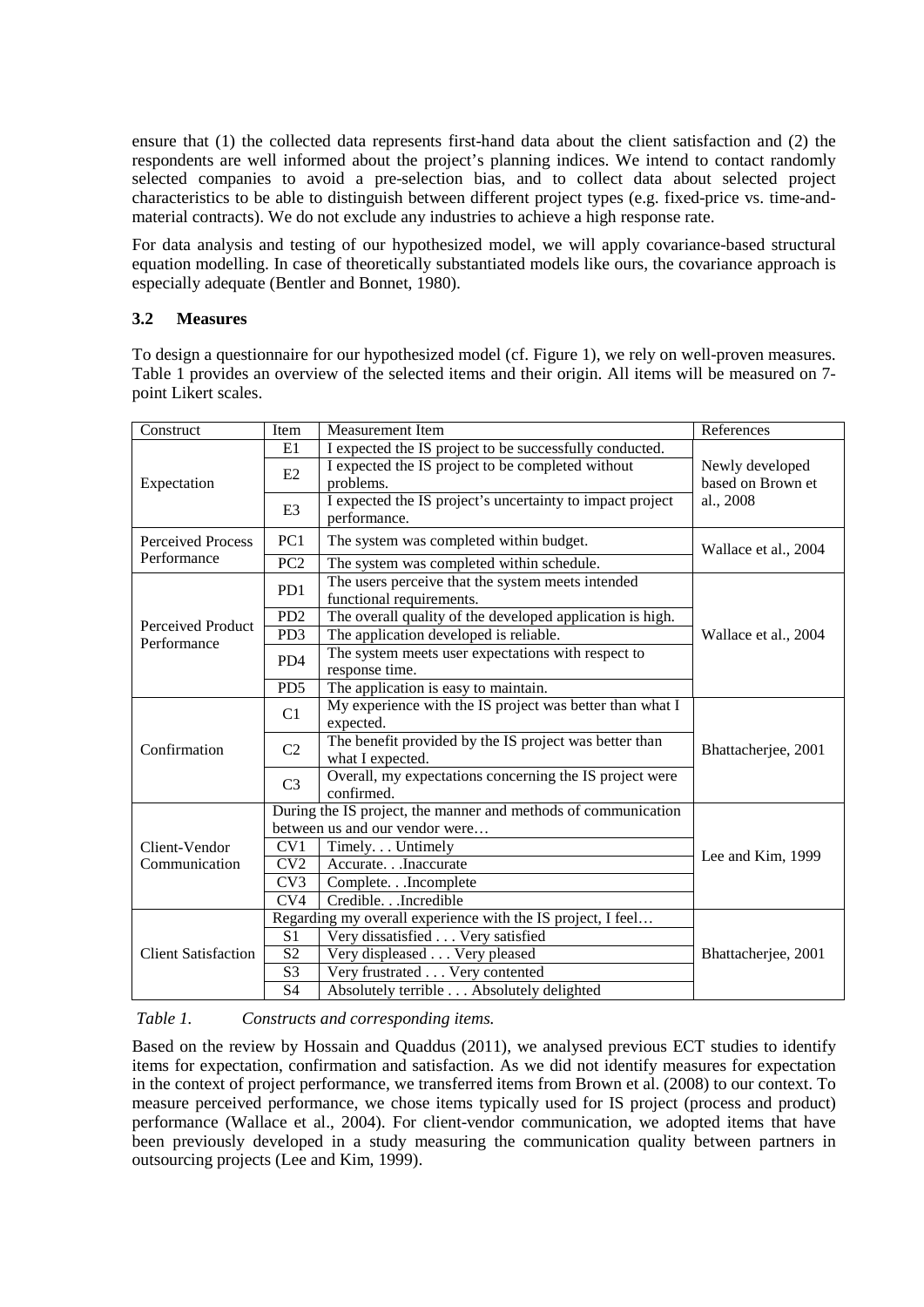## **4 SUMMARY AND EXPECTED CONTRIBUTIONS**

In this paper, we present a new approach to analyse the coherence between the performance in IS projects and the satisfaction of the client contracting the project. By applying the ECT and its extension in terms of the moderating effect of client-vendor communication, we aim to investigate whether client satisfaction in contracted IS projects can be managed by a sufficiently high communication quality. Whereas a vast majority of previous IS studies applying the ECT focus on IS continuance intentions (Hossain and Quaddus, 2011), our work is along few studies using this approach in the context of IS projects and the first to analyse IS project success relations. Although neglecting other potential success criteria like the system's economic success or developer satisfaction, our study is one of few explicitly considering the client perspective.

Considering research, we hope to gain innovative insights into the measurement of IS project success. So far, most success studies like the Chaos Report (The Standish Group International, 2009) base their success assessments solely on the degree of meeting budget and time targets as well as requirements. If we are able to show that other aspects are crucial for client satisfaction, the alarming rates of 68 % of unsuccessful projects need to be carefully scrutinized. Moreover, studies analysing IS projects' critical success factors should thus use different measures for project success as dependent variable.

Regarding the practitioners' perspective, the results may impact the work of project managers on behalf of the vendor as well as persons in charge on behalf of the client. In case of a significant moderating effect of client-vendor communication, project managers should put more emphasis on managing expectations. The client might accept deviations from the project plan as long as reasons for these deviations are justified and comprehensible. Contrarily, the client should encourage the vendor to provide transparent information all throughout the development process.

## References

- Agarwal, N. and Rathod, U. (2006). Defining 'success' for software projects: An exploratory revelation. International Journal of Project Management, 24 (4), 358–370.
- Baker, B.N., Murphy, D.C. and Fisher, D. (1988). Factors Affecting Project Success. In Project Management Handbook (Cleland, D.I.; King, W.R. Eds.), p. 902, John Wiley & Sons, New York.
- Barclay, C. and Osei-Bryson, K.-M. (2009). Determining the Contribution of IS Projects: An Approach to Measure Performance. In Proceedings of the 42nd Annual Hawaii International Conference on System Sciences, p. 1, Sprague, R.H., Piscataway.
- Bentler, P.M. and Bonnet, D.G. (1980). Significance Tests and Goodness of Fit in the Analysis of Covariance Structures. Psychological Bulletin, 88 (3), 588–606.
- Bhattacherjee, A. (2001). Understanding Information Systems Continuance: An Expectation-Confirmation Model. MIS Quarterly, 25 (3), 351–370.
- Brown, S.A., Venkatesh, V., Kuruzovich, J. and Massey, A.P. (2008). Expectation confirmation: An examination of three competing models. Organizational Behavior and Human Decision Processes, 105 (1), 52–66.
- Cuellar, M. (2010). Assessing Project Success: Moving Beyond the Triple Constraint. In International Research Workshop on IT Project Management, p. 19, AIS Special Interest Group on Information Technology Project Management, St. Louis.
- Dvir, D., Lipovetsky, S., Shenhar, A.J. and Tishler, A. (1998). In Search of Project Classification: A Non-Universal Approach to Project Success Factors. Research Policy, 27 (9), 915–935.
- Garnett, J.L., Marlowe, J. and Pandey, S.K. (2008). Penetrating the Performance Predicament: Communication as a Mediator or Moderator of Organizational Culture's Impact on Public Organizational Performance. Public Administration Review, 68 (2), 266–281.
- Hossain, M.A. and Quaddus, M. (2011). Expectation–Confirmation Theory in Information System Research: A Review and Analysis. In Information systems theory. Explaining and predicting our digital society (Dwivedi, Y.K.; Wade, M.; Schneberger, S.L. Eds.), p. 441, Springer, New York, London.